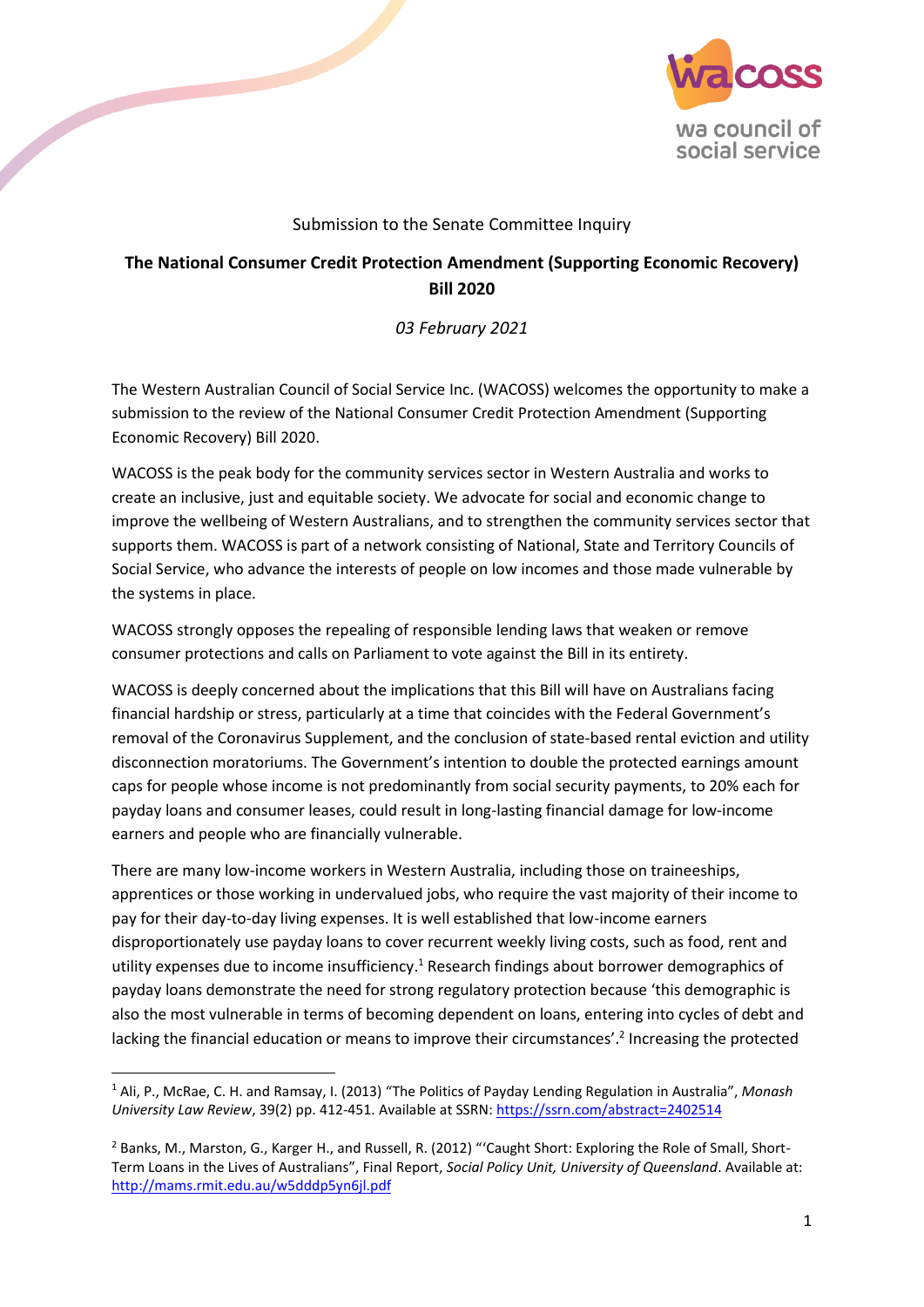earnings amount cap to 20% will undoubtedly exacerbate the financial risk of an already financially precarious cohort and may activate a perverse debt cycle: such that repayments which consume a larger portion of a low-income borrower's salary increases the likelihood that the borrower will need to resort to another payday loan to cover cost of living expenses incurred before their next salary date. Continuous borrowing has been demonstrated to worsen the financial wellbeing of lowincome borrowers. WACOSS calls on Parliament to vote against the Bill to prevent and limit ongoing damage to people who are financially vulnerable.

In addition, the devastating impact of the coronavirus pandemic on employment and job security exposed how deeply and broadly financial precarity can affect not only low-income workers in Australia, but a larger portion of the population. The economic impacts of COVID-19 have resulted in a significant number of Australians who have never experienced hardship in the past now experiencing financial vulnerability, hardship and bill stress. Those experiencing "emerging hardship"<sup>3</sup> are in a vastly different position than individuals or families who face longer-term hardship and entrenched disadvantage. A considerable number of Australians experiencing emerging hardship are over-leveraged and are more likely to take out loans than those experiencing long-term hardship.<sup>4</sup> Compared to other mortgage holders, those experiencing emerging hardship were more likely to defer their mortgage repayments during the six-month COVID loan deferral period<sup>5</sup>, likely indicating an inability to pay due to the financial impacts of COVID-19. Those seeking mortgage payment relief also have relatively high outstanding mortgage balances (which have now accrued additional interest and fees), $<sup>6</sup>$  and are over-leveraged compared to other mortgage holders</sup> placing them at increased risk of financial insecurity and debt.

Experiencing hardship for the first time brings more than just financial challenges and stress. Like many other Australians, this cohort is experiencing a shockwave of change in their lives and the longlasting impacts of sudden disruptions to financial stability, employment, secure housing, relationships and social connections. These cumulative impacts are demonstrably leading to negative mental health and wellbeing and family relationship issues for many Australians.<sup>7</sup> Indeed, it has been widely documented that rates of family violence and economic abuse have risen sharply during the COVID-19 pandemic.<sup>8</sup> This strongly suggests that lenders need to take a more responsible and proactive role in assessing and accommodating the material, social and wellbeing challenges presented by COVID-19, and how they assess the post-COVID-19 borrowing capacity and affordability for those who experienced, or continue to experience, emerging hardship. Under the proposed Bill, however, the overarching obligation for loans to be 'not unsuitable' for a borrower will be removed, as will other important assessment requirements for lenders and brokers, including

1

[https://www.csi.edu.au/media/uploads/csi\\_fact\\_sheet\\_covid\\_and\\_mental\\_health.pdf](https://www.csi.edu.au/media/uploads/csi_fact_sheet_covid_and_mental_health.pdf)

<sup>3</sup> Core Data Research (2020) "How to recognise the new face of financial hardship", *Online article.* Available at: <https://www.coredata.com.au/blog/how-to-recognise-the-new-face-of-financial-hardship/>

<sup>4</sup> Core Data Research (2020). As above.

<sup>5</sup> Core Data Research (2020). As above.

<sup>6</sup> Equifax (2020) "The COVID State Lockdown and Mortgage Deferral Correlation", *Online Article.* Available at: [https://www.equifax.com.au/knowledge-hub/news-and-media/covid-state-lockdown-and-mortgage-deferral](https://www.equifax.com.au/knowledge-hub/news-and-media/covid-state-lockdown-and-mortgage-deferral-correlation)[correlation](https://www.equifax.com.au/knowledge-hub/news-and-media/covid-state-lockdown-and-mortgage-deferral-correlation)

<sup>7</sup> Kaleveld, L., Bock, C., Maycock-Sayce R. (2020) "COVID-19 and Mental Health: CSI Response), *Centre for Social Impact Online Report.* Available at:

<sup>8</sup> Boxall, H., Morgan, A., and Brown, R. (2020) "The prevalence of domestic violence among women during the COVID-19 pandemic", *Australian Institute of Criminology*, Available at: <https://www.aic.gov.au/publications/sb/sb28>